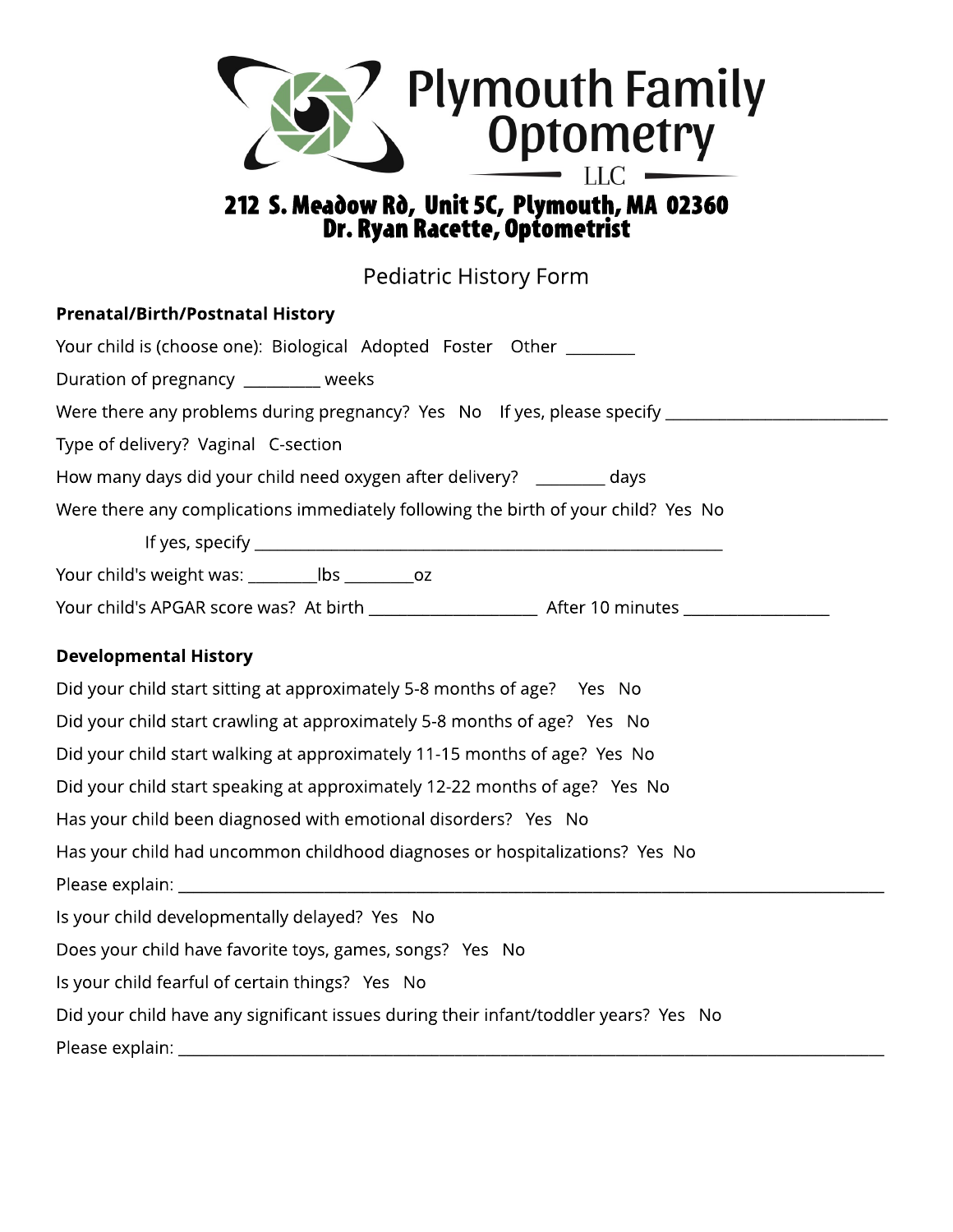Does your child have epilepsy and/or a history of seizures? Yes No

Do you wish to provide us additional information about your child or have any other concerns? Yes No

\_\_\_\_\_\_\_\_\_\_\_\_\_\_\_\_\_\_\_\_\_\_\_\_\_\_\_\_\_\_\_\_\_\_\_\_\_\_\_\_\_\_\_\_\_\_\_\_\_\_\_\_\_\_\_\_\_\_\_\_\_\_\_\_\_\_\_\_\_\_\_\_\_\_\_\_\_\_\_\_\_\_\_\_\_\_\_\_\_\_\_\_\_\_\_\_\_\_\_\_\_\_\_\_\_\_\_\_\_

#### **Previous Tests/Evaluations**

Has your child had an IEP evaluation? Yes No Has your child had a psycho-educational evaluation? Yes No Has your child had a WISC IV/IQ evaluation? Yes No Has your child had other tests or evaluations? Yes No

#### Previous Vision Care

| Has your child ever worn eye glasses? Yes No If yes, when did he/she start wearing them?  |  |  |  |  |  |  |
|-------------------------------------------------------------------------------------------|--|--|--|--|--|--|
| Has your child ever worn contacts? Yes No If yes, when did he/she start wearing them?     |  |  |  |  |  |  |
| Has your child ever worn an eye patch? Yes No If yes, when and how often?                 |  |  |  |  |  |  |
| Has your child ever used atropine eye drops? Yes No If yes, when ____                     |  |  |  |  |  |  |
| Has your child ever had an eye surgery? Yes No If yes, when and for what reason?          |  |  |  |  |  |  |
| Has your child ever taken other eye medications? Yes No If yes, when and for what reason? |  |  |  |  |  |  |

\_\_\_\_\_\_\_\_\_\_\_\_\_\_\_\_\_\_\_\_\_\_\_\_\_\_\_\_\_\_\_\_\_\_\_

Has your child ever received vision therapy? Yes No If yes, when?

### **Academic History/Status**

What school does your child currently attend? \_\_\_\_\_\_\_\_\_\_\_\_\_\_\_\_\_\_\_\_\_\_\_\_\_\_\_\_\_\_\_\_\_\_ What is your child's current grade in school? Has your child ever repeated a grade in school? Yes No In your opinion, what is your child's favorite subject? \_\_\_\_\_\_\_\_\_\_\_\_\_\_\_\_\_\_\_\_\_\_\_\_\_\_\_\_\_\_\_\_\_\_\_\_\_\_\_\_\_\_\_\_\_\_\_\_\_\_\_\_\_\_ In your opinion, what is your child's least favorite subject? \_\_\_\_\_\_\_\_\_\_\_\_\_\_\_\_\_\_\_ What is your child's reading level? Above Average Average Below Average What is your child's math level? Above Average Average Below Average What is your child's overall school performance? Above Average Average Below Average Do you believe that your child is performing to their potential? Yes No Is your child currently receiving occupational therapy? Yes No Is your child currently receiving physical therapy? Yes No Is your child currently receiving math tutoring? Yes No Is your child currently receiving reading tutoring? Yes No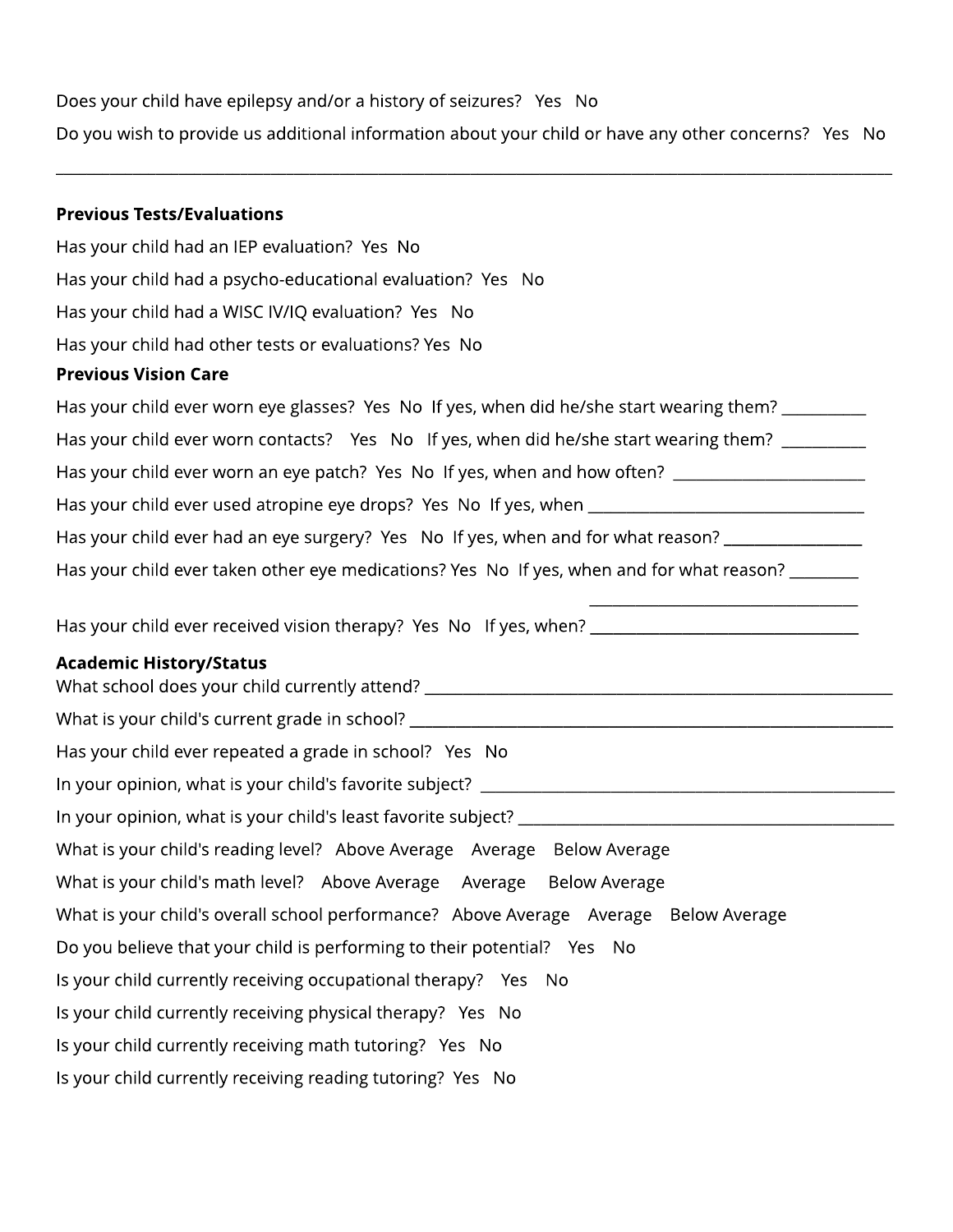Time Spent on Sports Daily \_\_\_\_\_\_\_\_\_\_\_\_\_\_\_\_\_\_\_\_\_\_\_\_\_\_\_\_\_\_\_\_\_\_\_\_\_\_\_\_

Time Spent on Near Tasks Daily \_\_\_\_\_\_\_\_\_\_\_\_\_\_\_\_\_\_\_\_\_\_\_\_\_\_\_\_\_\_\_\_\_\_\_\_

Time Spent on Screen Viewing Daily (i.e. TV, computer, other electronic devices) \_\_\_\_\_\_\_\_\_\_\_\_\_\_\_\_\_\_\_\_\_\_\_\_\_\_\_\_

| Signature of Parent or Legal Guardian |  |  |
|---------------------------------------|--|--|
|                                       |  |  |